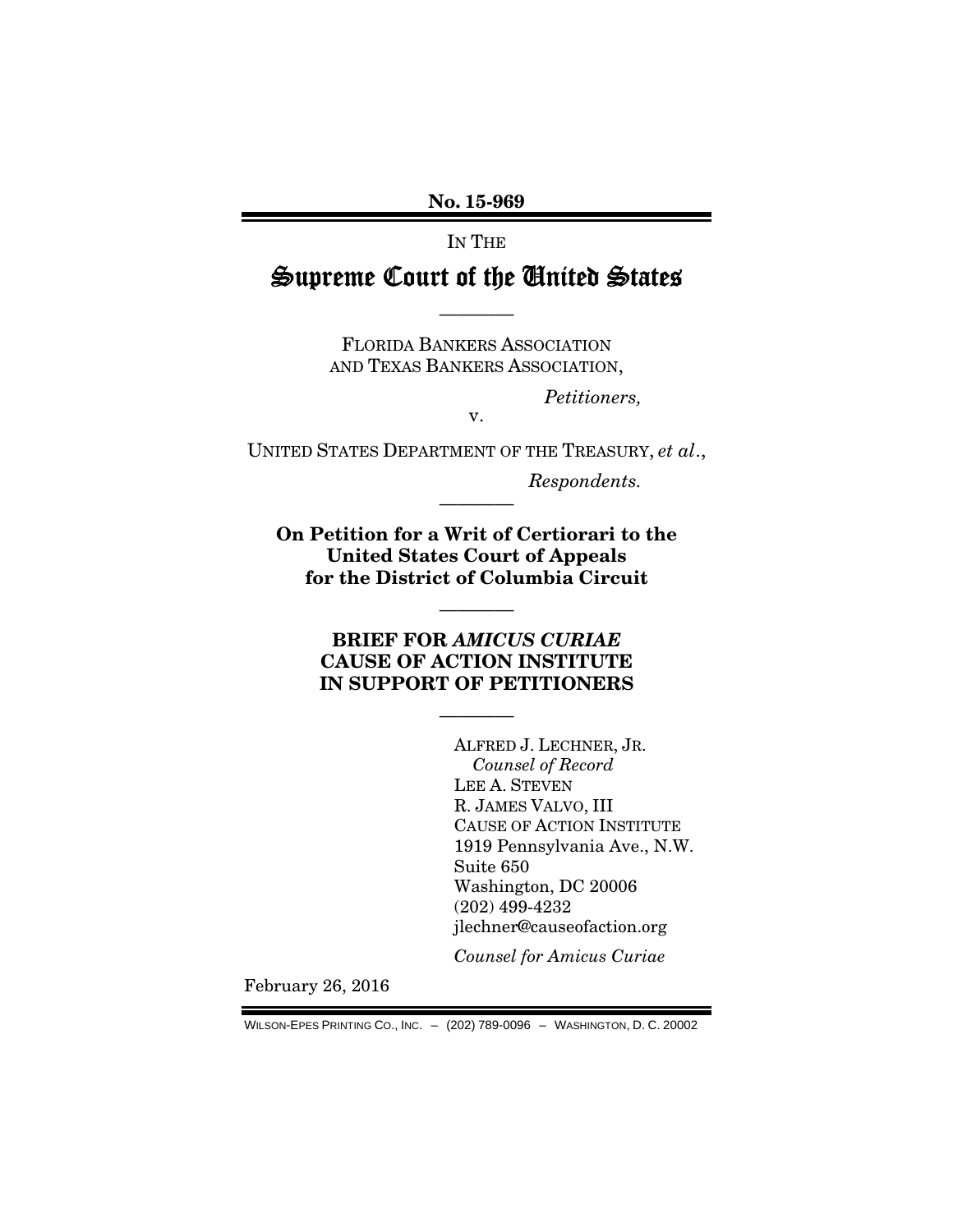## TABLE OF CONTENTS

|                                                                                                                              | Page           |
|------------------------------------------------------------------------------------------------------------------------------|----------------|
|                                                                                                                              | $\mathbf{ii}$  |
| INTEREST OF AMICUS CURIAE                                                                                                    | 1              |
|                                                                                                                              | $\overline{2}$ |
|                                                                                                                              | 3              |
| I. ROBUST JUDICIAL REVIEW<br>OF<br>IRS RULEMAKING IS NECESSARY<br>BECAUSE THE AGENCY ACTS TO                                 |                |
|                                                                                                                              | 3              |
| A. The IRS Often Escapes Review under                                                                                        | 3              |
| B. The IRS Rarely Complies with EO                                                                                           | 5              |
| II. THE ANTI-INJUNCTION ACT SHOULD<br>NOT BE CONSTRUED TO REQUIRE<br>REGULATED PARTIES TO VIOLATE<br>THE LAW BEFORE THEY CAN |                |
|                                                                                                                              | 10             |
|                                                                                                                              | 13             |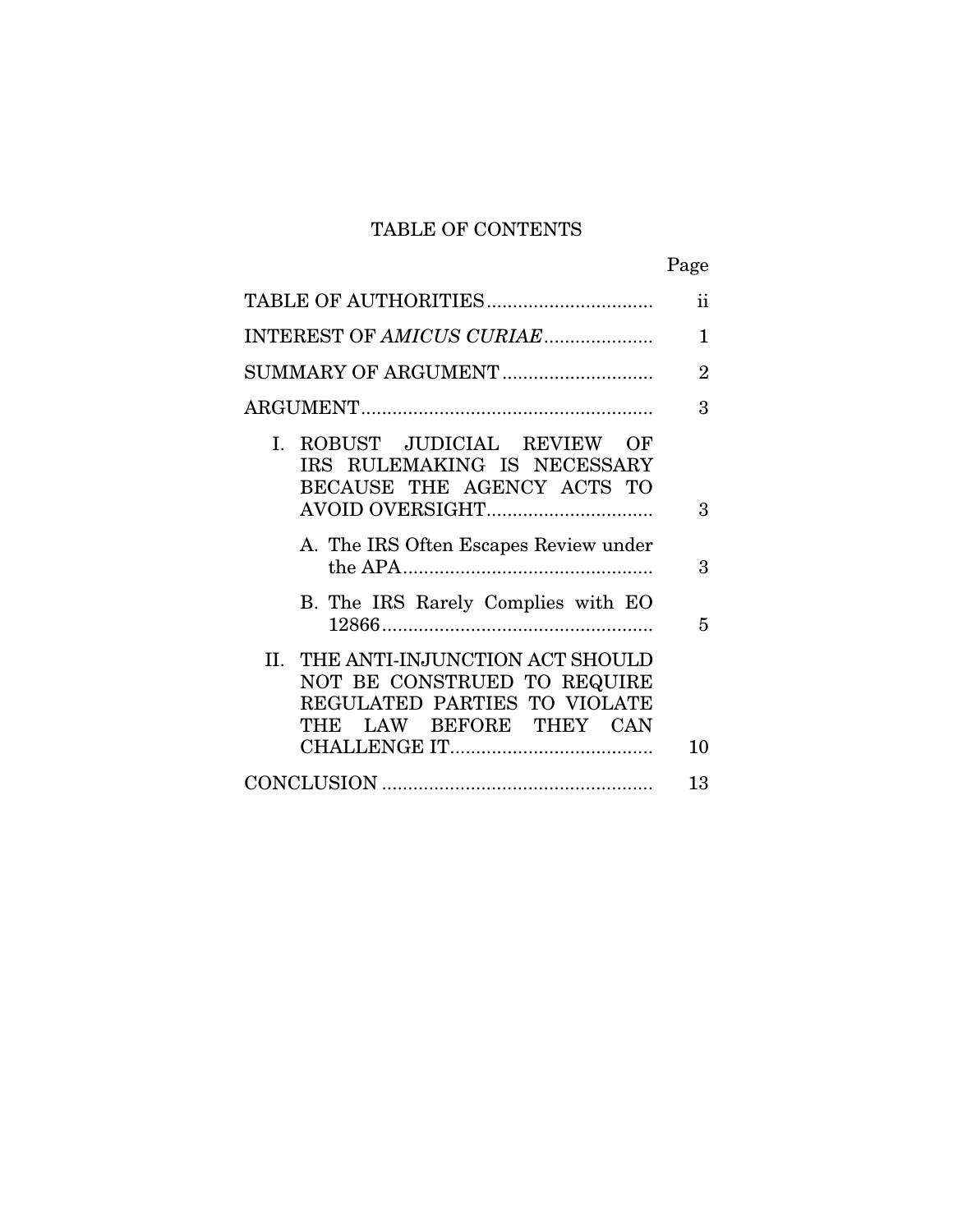# TABLE OF AUTHORITIES

| $\rm{CASES}$                                                                                                | Page(s) |
|-------------------------------------------------------------------------------------------------------------|---------|
| Abbott Laboratories v. Gardner,                                                                             |         |
| American Radio Relay League, Inc. v.<br>Federal Communications Commission,<br>524 F.3d 227 (D.C. Cir. 2008) | 6       |
| <b>BLAK</b> Investments v. Commissioner,                                                                    | 8       |
| <b>Bob Jones University v. Simon,</b>                                                                       | 12      |
| <b>Chamber of Commerce of the United States</b><br>v. Occupational Safety & Health<br>Administration,       | 4       |
| Citizens to Preserve Overton Park, Inc. v.                                                                  | 6       |
| Citizens United v. Federal Election<br><i>Commission</i> , 558 U.S. 310 (2010)                              | 8       |
| Connecticut Light & Power Co. v. Nuclear<br>Regulatory Commission,                                          | 6       |
| Direct Marketing Ass'n v. Brohl,                                                                            |         |
| <b>Federal Communications Commission v.</b><br>Fox Television Stations, Inc.,                               | 3       |
| Free Enterprise Fund v. Public Co.<br><b>Accounting Oversight Board,</b>                                    | 10      |

ii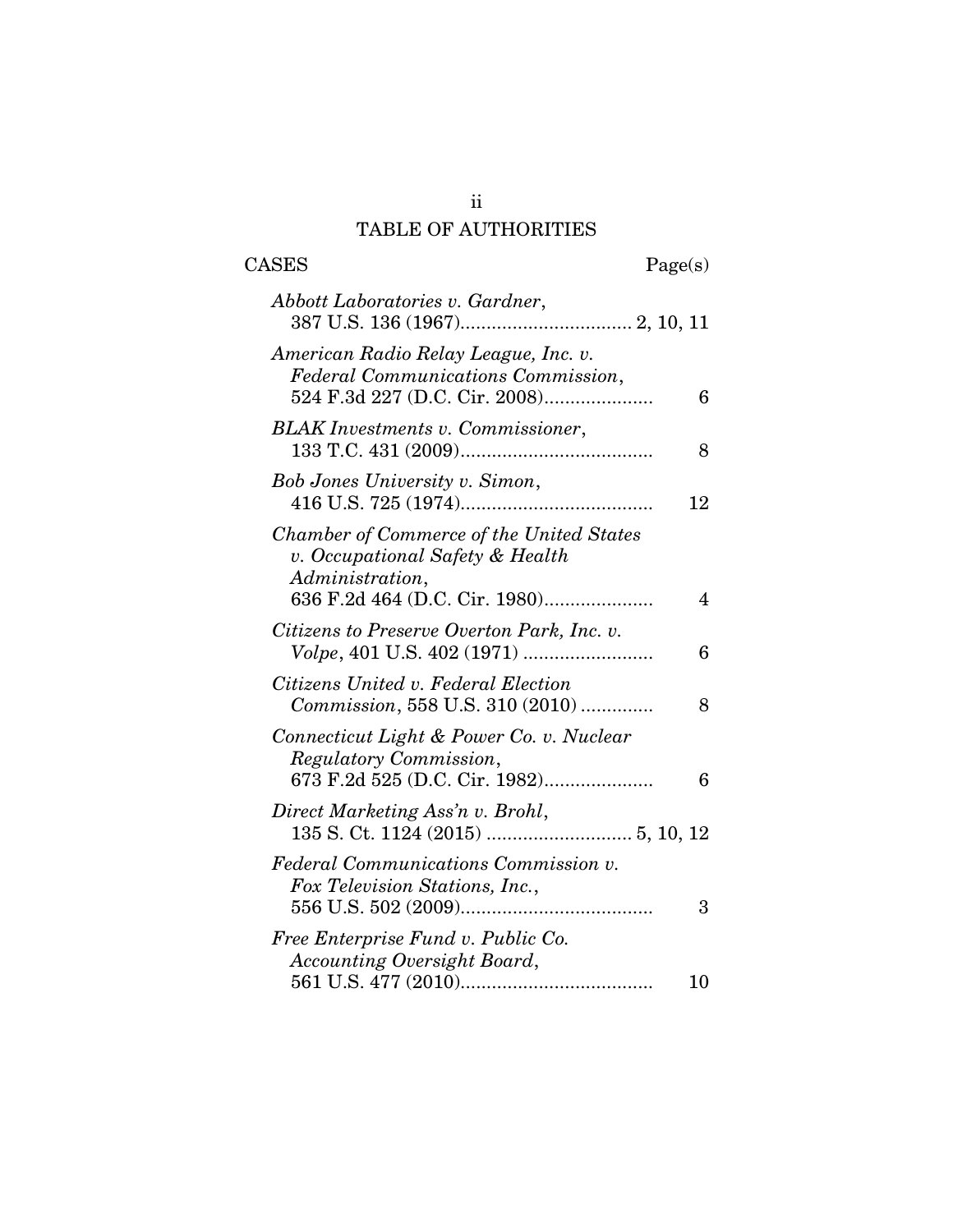| McCutcheon v. Federal Election Commission,                                                     |    |
|------------------------------------------------------------------------------------------------|----|
| MedImmune, Inc. v. Genentech, Inc.,                                                            | 10 |
| Michigan v. Environmental Protection                                                           | 6  |
| National Federation of Independent<br>Business v. Sebelius,                                    |    |
| R.J. Reynolds Tobacco Co. v. Federal Drug<br>Administration,<br>696 F.3d 1205 (D.C. Cir. 2012) |    |
| STATUTES                                                                                       |    |

| 2, 3                                           |  |
|------------------------------------------------|--|
| 4                                              |  |
| $\overline{2}$                                 |  |
| 6                                              |  |
| 8                                              |  |
| 10                                             |  |
| 11                                             |  |
| $\overline{4}$                                 |  |
| Anti-Injunction Act, 26 U.S.C. § 7421(a)passim |  |
| Tax Injunction Act, 28 U.S.C. § 1341 10, 12    |  |

iii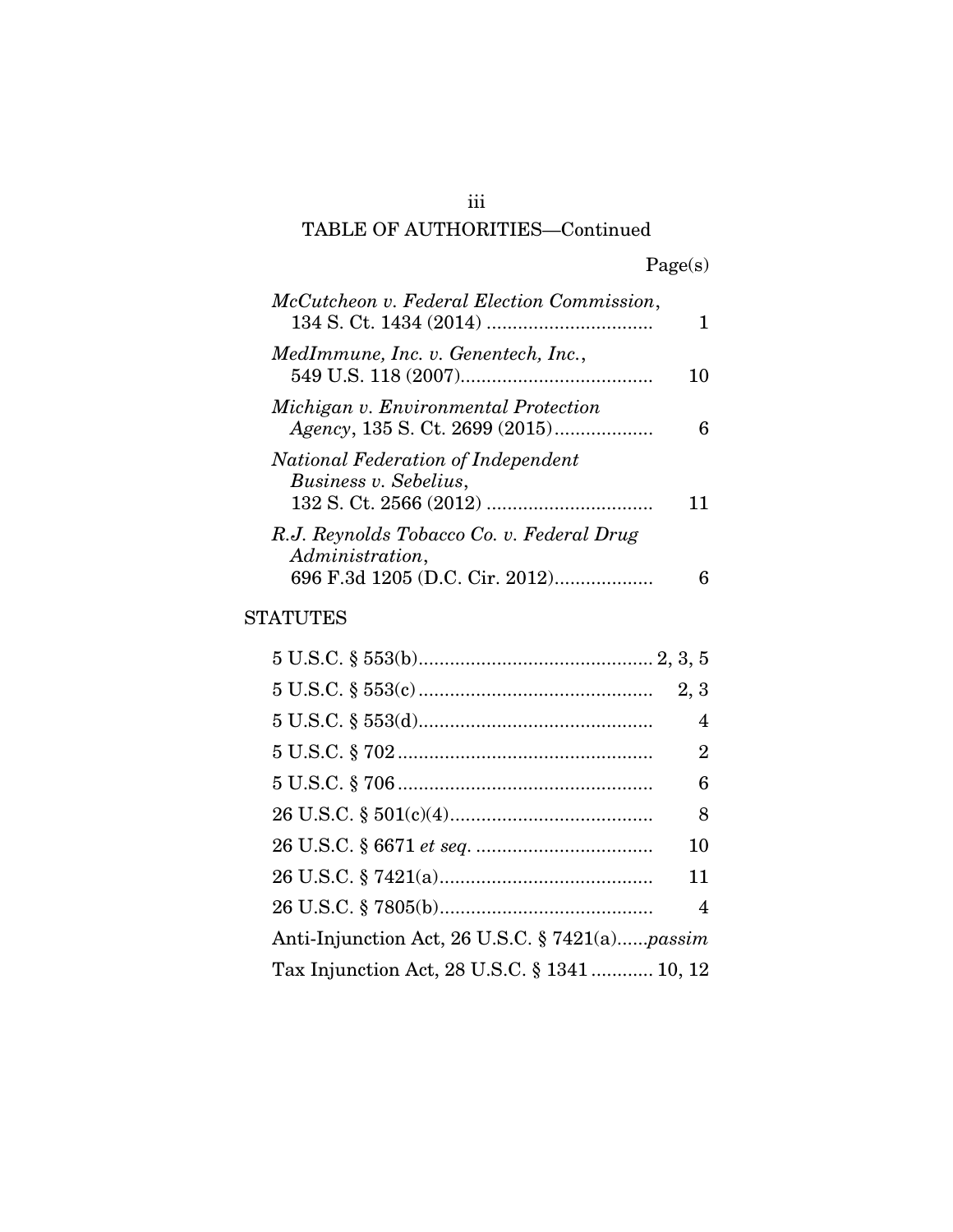# OTHER AUTHORITIES Page(s)

| Cause of Action Institute, About, http://<br>www.causeofaction.org/about (last visited                                                                                   |                |
|--------------------------------------------------------------------------------------------------------------------------------------------------------------------------|----------------|
|                                                                                                                                                                          | 1.             |
| Cass R. Sunstein, The Office of Information<br>and Regulatory Affairs: Myths and<br><i>Realities</i> , 126 Harv. L. Rev. 1838 (2013)                                     | 7              |
| Christopher P. Bowers, et al., Challenging<br>the IRS Anti-Inversion Notice: A Hollow<br>Threat, Skadden's 2015 Insights -<br>Regulatory (Jan. 2015), available at       | 5              |
| Department of Justice, Attorney General's<br>Manual on the Administrative Procedure                                                                                      | $\overline{2}$ |
| Erin Morrow Hawley, The Equitable Anti-<br>Injunction Act, 90 Notre Dame L. Rev. 81                                                                                      | 11             |
| Executive Order 12,866 (Sept. 30, 1993),                                                                                                                                 |                |
| Executive Order 13,563 (Jan. 18, 2011),                                                                                                                                  | $\overline{2}$ |
| Federal Register website, www.Federal<br>Register.gov (last visited Feb. 21, 2016)                                                                                       | 8              |
| Historical Reports, Office of Information &<br>Regulatory Affairs, Office of Management<br>Budget, Executive Office of the<br>&<br>President, http://goo.gl/ntB0aB (last |                |
|                                                                                                                                                                          | 8              |

iv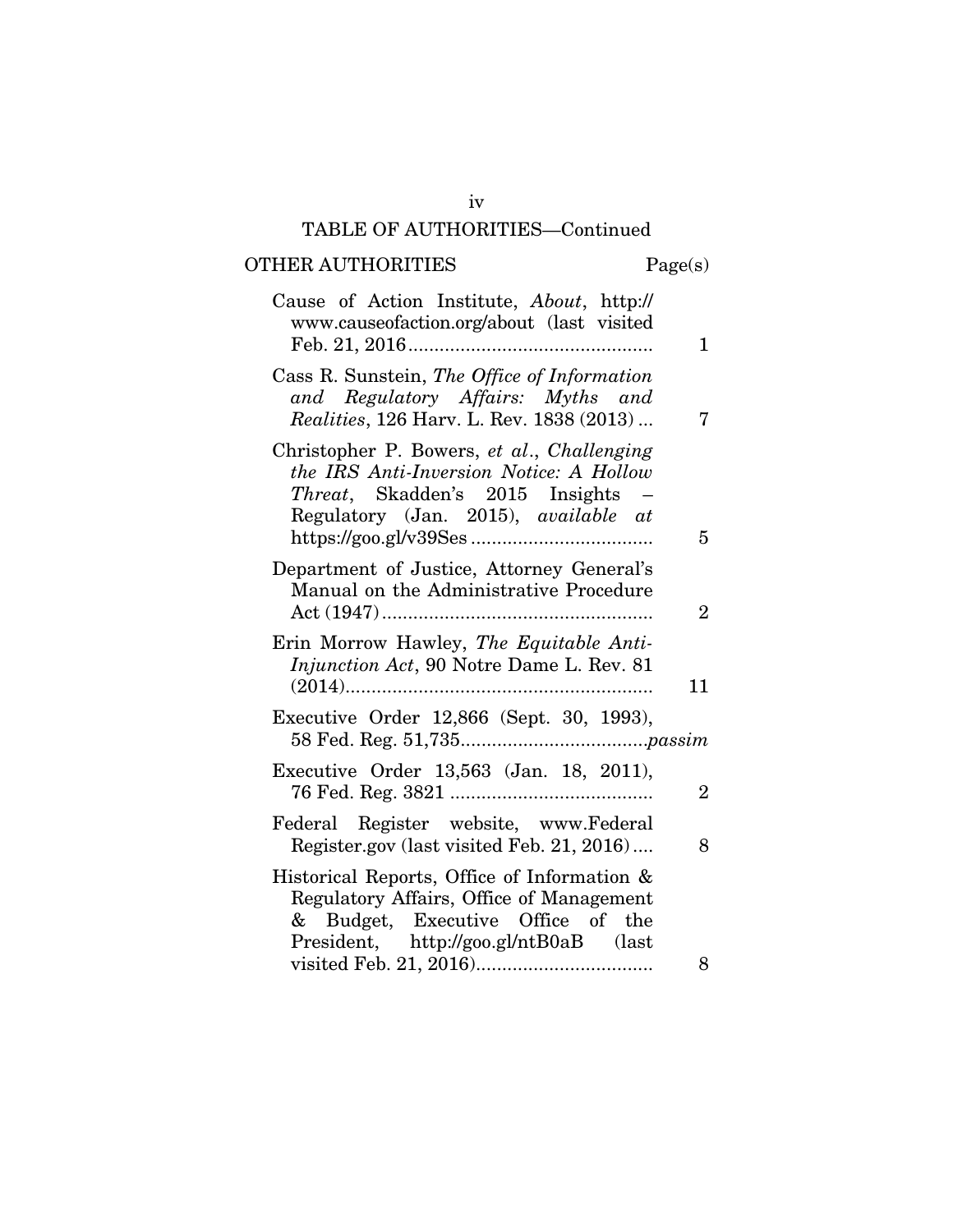| IRS, Guidance for Tax-Exempt Social<br>Welfare Organizations on Candidate-<br>Related Political Activities, 78 Fed. Reg.                                                                              | 8, 9 |
|-------------------------------------------------------------------------------------------------------------------------------------------------------------------------------------------------------|------|
| IRS, Guidance on Reporting Interest Paid to<br>Nonresident Aliens, 77 Fed. Reg. 23,391                                                                                                                | 8    |
|                                                                                                                                                                                                       | 7    |
|                                                                                                                                                                                                       | 3    |
| Jennifer Nou, Agency Self-Insulation Under<br>Presidential Review, 126 Harv. L. Rev.                                                                                                                  | 7    |
| Kristin E. Hickman, Coloring Outside the<br>Lines, Examining Treasury's (Lack of)<br>Compliance with Administrative Proc-<br>edure Act Rule-making Requirements, 82<br>Notre Dame L. Rev. 1727 (2007) | 5    |
| Letter from Cause of Action Institute to<br>Honorable Howard A. Shelanski,<br>Administrator, Office of Information &<br>Regulatory Affairs (Feb. 5, 2014),<br>available at http://goo.gl/3jGXu2       | 9    |
| Letter from Cause of Action Institute to<br>Internal Revenue Service (Feb. 26, 2014),<br><i>available at http://goo.gl/o74J4u</i>                                                                     | 9    |
| Matt Nese & Kelsey Drapkin, Ctr. for<br>Competitive Politics, Overwhelmingly<br>Opposed (July 2014), available at                                                                                     |      |
|                                                                                                                                                                                                       | 9    |

v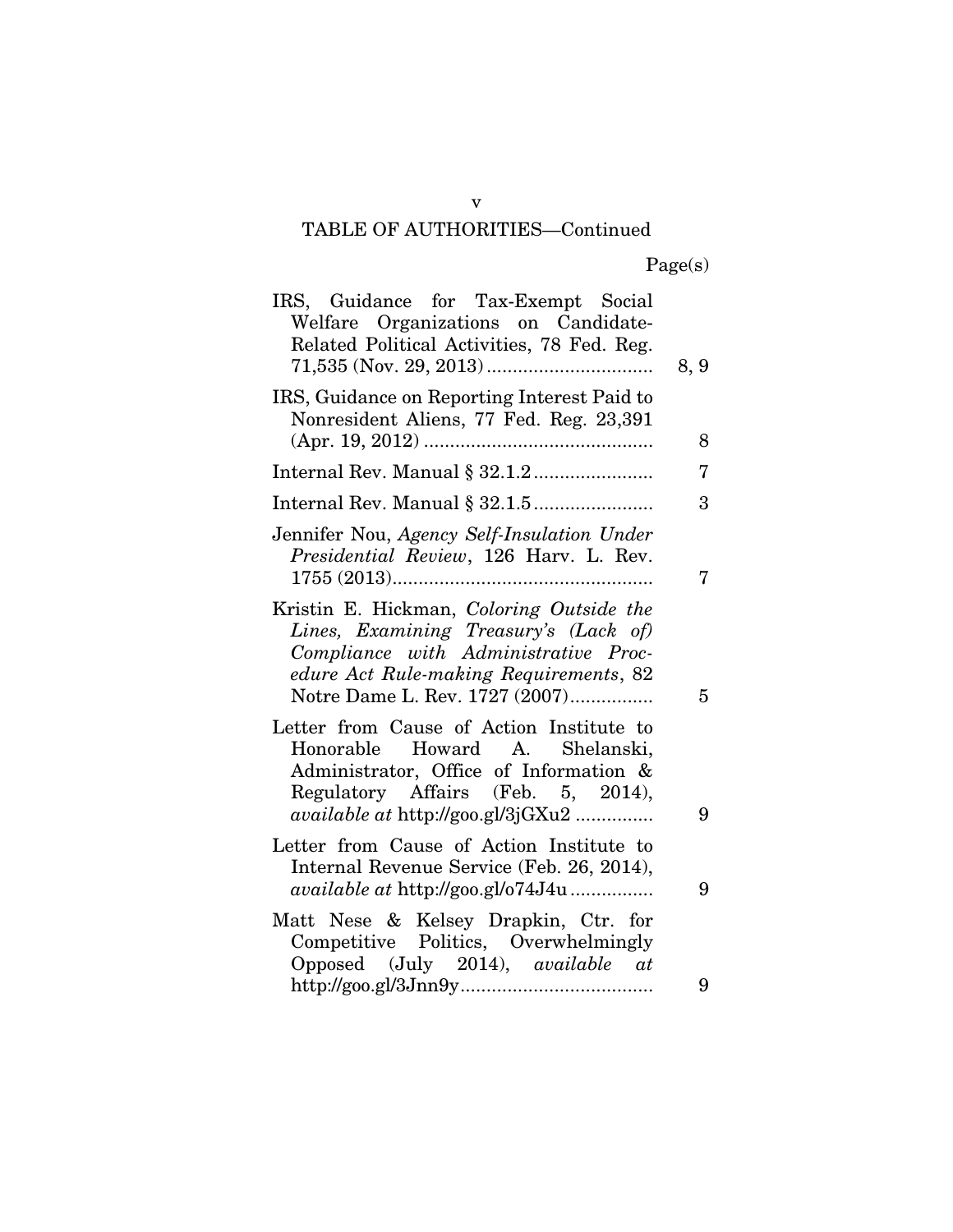Page(s)

| Steven Croley, White House Review of          |  |  |   |
|-----------------------------------------------|--|--|---|
| Agency Rulemaking: An Empirical               |  |  |   |
| <i>Investigation</i> , 70 U. Chi. L. Rev. 821 |  |  |   |
|                                               |  |  | 7 |

vi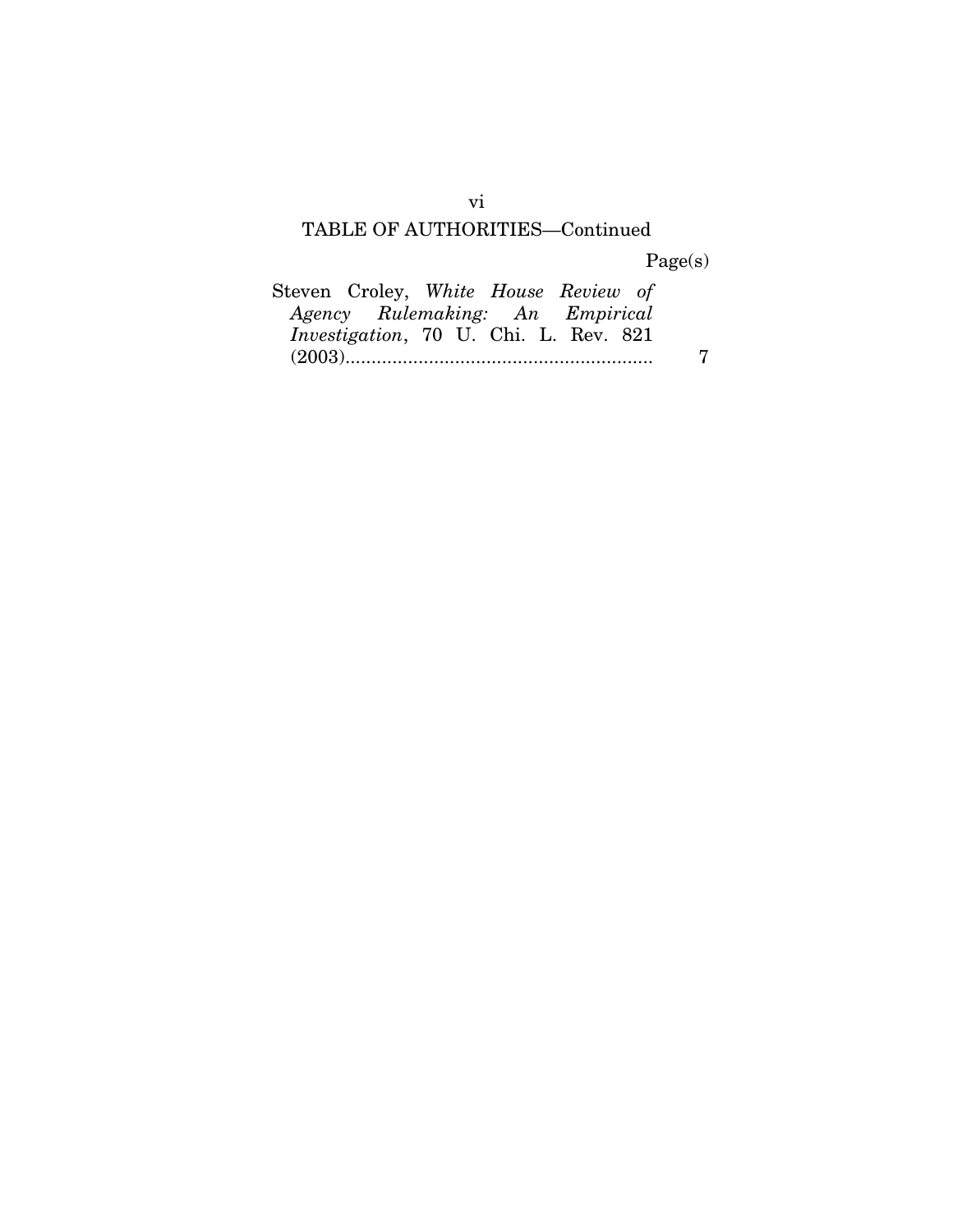#### BRIEF OF *AMICUS CURIAE* CAUSE OF ACTION INSTITUTE IN SUPPORT OF PETITIONERS

Pursuant to Supreme Court Rule 37.2, Cause of Action Institute ("CA Institute") respectfully submits this *amicus curiae* brief on its own behalf and in support of Petitioners.<sup>1</sup>

#### INTEREST OF *AMICUS CURIAE*

*Amicus curiae* CA Institute is a nonprofit, nonpartisan government oversight organization that uses investigative, legal, and communications tools to educate the public on how government accountability, transparency, and the rule of law protect liberty and economic opportunity.2 As part of this mission, it works to expose and prevent government and agency misuse of power by, *inter alia*, appearing as *amicus curiae* before this and other federal courts. *See, e.g.*, *McCutcheon v. Fed. Election Comm'n*, 134 S. Ct. 1434, 1460 (2014) (citing brief).

CA Institute has a particular interest in opposing governmental overreach, protecting the rule of law, and ensuring that federal agency rulemaking is subject to appropriate checks and balances. The decision below, if allowed to stand, would undermine and impede judicial oversight of agency decision-making power and, thus, is of direct interest to CA Institute.

<sup>&</sup>lt;sup>1</sup> In accordance with Supreme Court Rule 37.2(a), CA Institute notified the counsel of record for all parties at least 10 days prior to the due date of this brief and all parties consent to the filing of this brief. No counsel for a party authored this brief in whole or in part, and neither the parties, their counsel, nor anyone except CA Institute financially contributed to preparing this brief.

<sup>2</sup> CA Institute, *About*, http://www.causeofaction.org/about (last visited Feb. 21, 2016).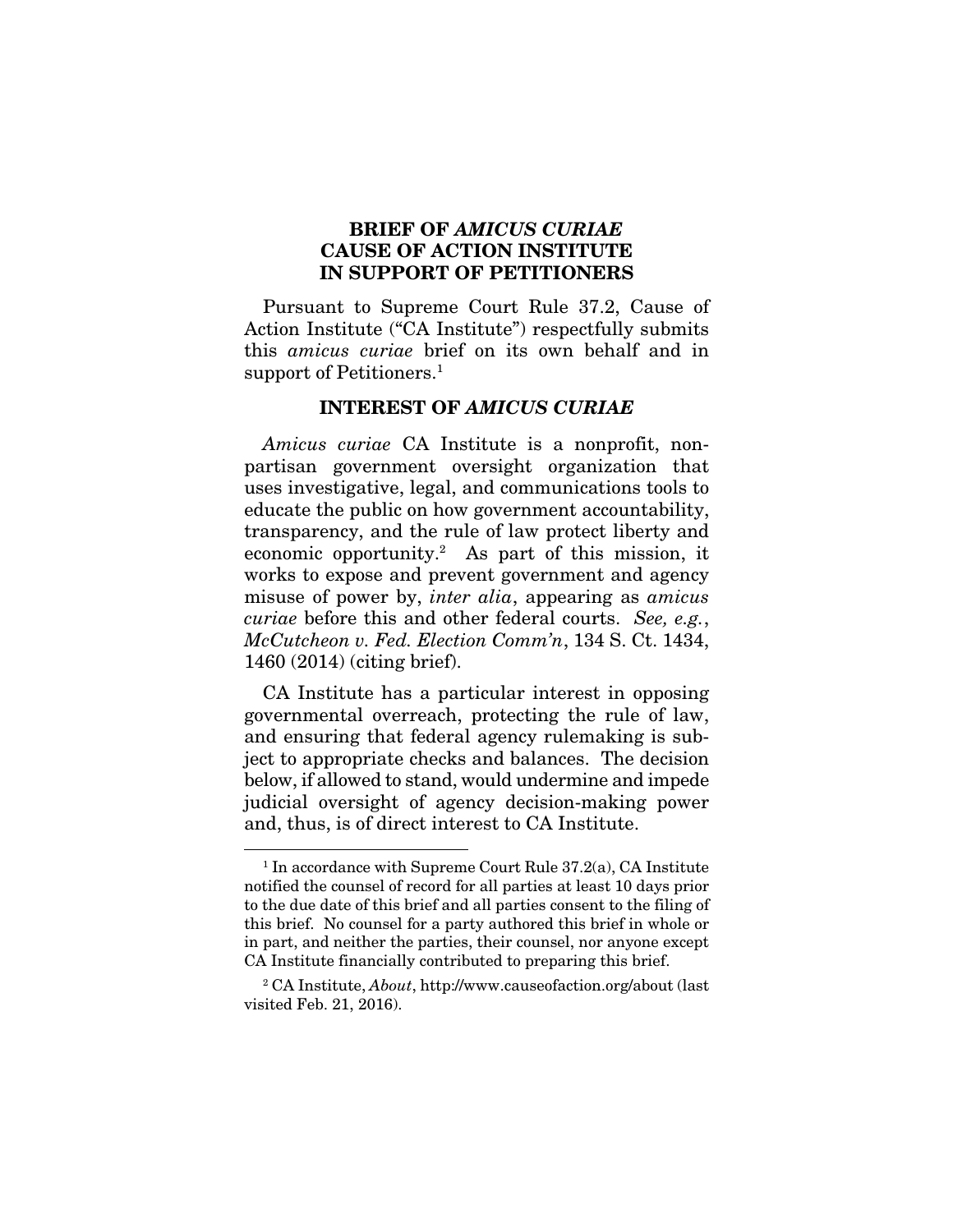#### SUMMARY OF ARGUMENT

Effective and accountable agency rulemaking requires both public input and robust judicial review of agency authority, the process followed in promulgating rules, and the record upon which the rulemaking is based. The Administrative Procedure Act ("APA") embodies these principles. It is designed "to guarantee to the public an opportunity to participate in the rule making process," Dep't of Justice, Attorney General's Manual on the Administrative Procedure Act § 4 (1947); 5 U.S.C. § 553(b)-(c), and "embodies the basic presumption of judicial review." *Abbott Labs. v. Gardner*, 387 U.S. 136, 140 (1967); 5 U.S.C. § 702.

Executive Order 12,866 (Sept. 30, 1993), 58 Fed. Reg. 51,735 [hereinafter EO 12866],<sup>3</sup> furthers these principles by establishing the Office of Information and Regulatory Affairs ("OIRA") to review proposed regulatory actions by Executive Branch agencies. The purpose of EO 12866 is to strengthen the planning and coordination of both new and existing regulations, ensure proper regulatory review and oversight, and increase the transparency of the rulemaking process.

When an agency routinely circumvents both APA procedures and EO 12866 evaluation—as the Internal Revenue Service ("IRS") does, and did, in this case judicial review takes on heightened importance. The IRS often escapes that judicial review, however, by invoking an expansive reading of the Anti-Injunction Act that conflicts with this Court's jurisprudence.

<sup>3</sup> EO 12866 was supplemented by Executive Order 13,563 (Jan. 18, 2011), 76 Fed. Reg. 3821, to reaffirm "the principles, structures, and definitions governing contemporary regulatory review that were established in Executive Order 12866 of September 30, 1993."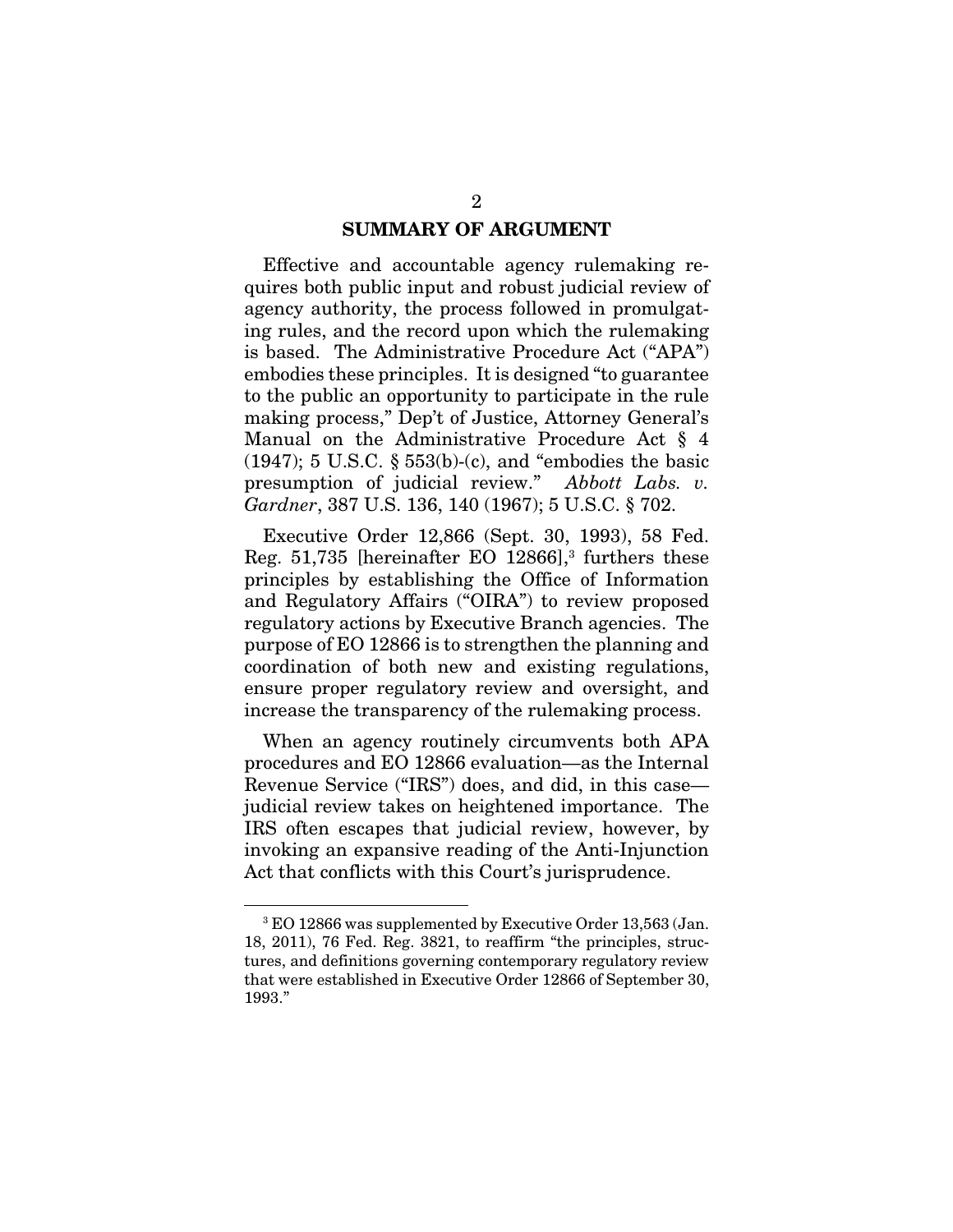This Court should grant the petition for a writ of certiorari, correct the lower court's misreading of this Court's controlling precedent on the meaning and scope of the Anti-Injunction Act, and ensure that IRS rules such as the one at issue here are subject to the appropriate judicial review.

#### ARGUMENT

### I. ROBUST JUDICIAL REVIEW OF IRS RULEMAKING IS NECESSARY BECAUSE THE AGENCY ACTS TO AVOID OVERSIGHT

Reversal of the lower court decision so as to allow judicial review in this case is justified because the IRS routinely avoids effective oversight of its rulemaking process.

#### A. The IRS Often Escapes Review under the APA

To ensure proper oversight and stakeholder input, the APA requires agencies to follow particular procedures to promulgate legislative rules, including public notice and allowing interested parties to submit comments before the rule is finalized. 5 U.S.C. § 553(b)-(c). The IRS often avoids these requirements, however, by asserting that its rules are interpretative and exempt from APA notice and comment. *See* Internal Rev. Manual § 32.1.5.4.7.5.1.3.

In principle, an agency assertion that its rule is interpretative and exempt from notice-and-comment rulemaking requirements is subject to judicial review under the APA. *See Fed. Commc'ns Comm'n v. Fox Television Stations, Inc.*, 556 U.S. 502, 513 (2009) (the APA "sets forth the full extent of judicial authority to review executive agency action for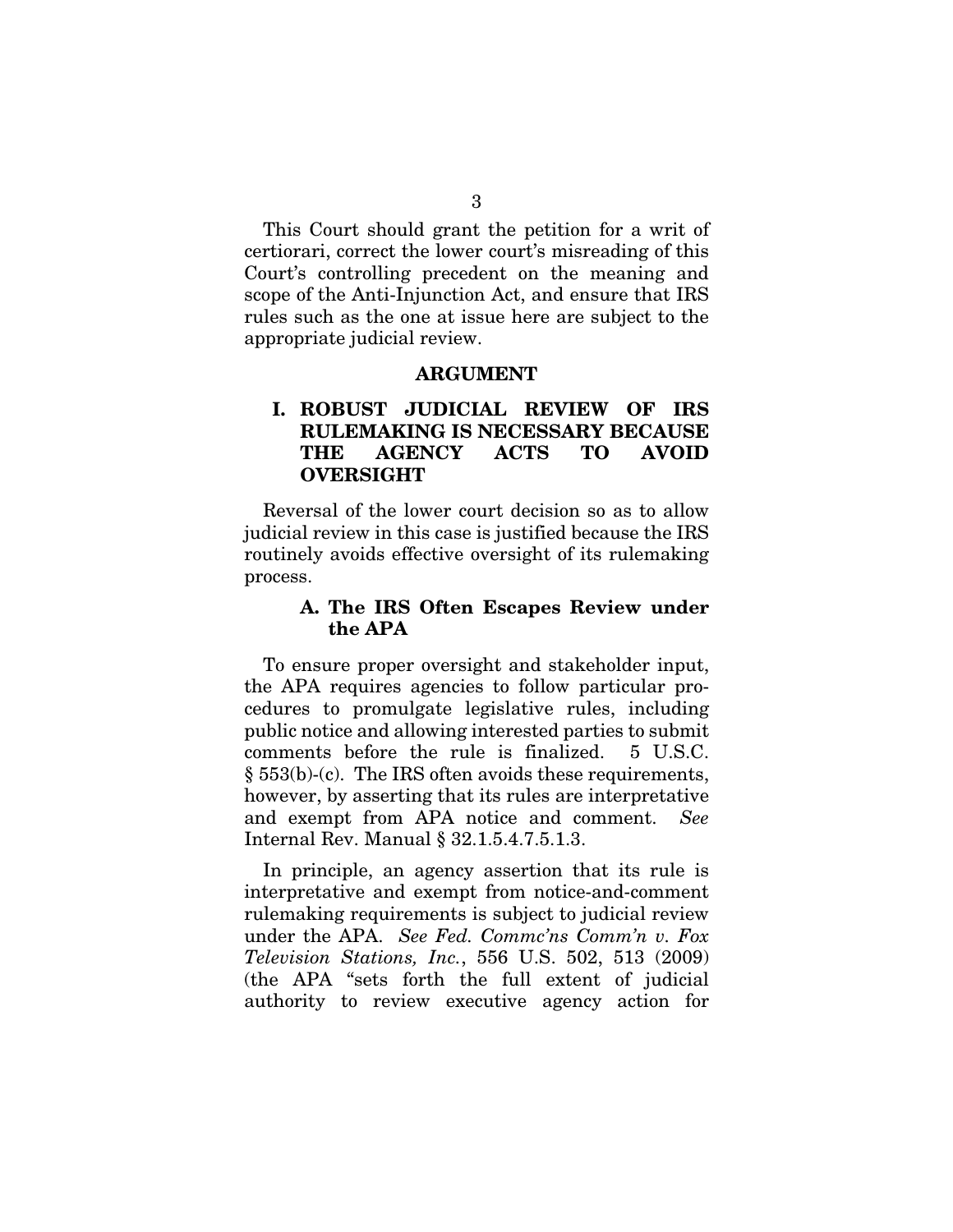procedural correctness"); *Chamber of Commerce of the U.S. v. Occupational Safety & Health Admin.*, 636 F.2d 464, 468 (D.C. Cir. 1980) (the courts "do not classify a rule as interpretive just because the agency says it is"). Unlike other agencies, however, the IRS is able to prevent such review through the invocation of the Anti-Injunction Act—as it did in this case. Such reliance grants the IRS effective immunity from judicial review in a large number of its rulemakings and removes a proper check on its discretionary power.

The ability to bind parties on the date a notice issues,4 combined with an effective immunity from pre-enforcement review, enables the subversion of legitimate rulemaking. As one commentator has stated in the context of an IRS notice on tax inversion transactions:

Given the intense political focus on halting inversion transactions by any means, and the government's position that informal administrative pronouncements like the Notice are immune to immediate legal challenge, one might wonder whether Treasury and the IRS strategically targeted inversion transactions in this manner to exploit the historic procedural rules promulgated in response to very different concerns in a different era. At the very least, the procedural limitations on timely challenges to Treasury and IRS action taken via notice suggest a need for greater

<sup>4</sup> Although the APA provides that publication of a final rule must be made at least thirty days before its effective date, 5 U.S.C. § 553(d), IRS rules have binding effect as early as the date on which "any notice substantially describing the expected contents of any temporary, proposed, or final regulation is issued to the public." 26 U.S.C.  $\S 7805(b)(1)(C)$ .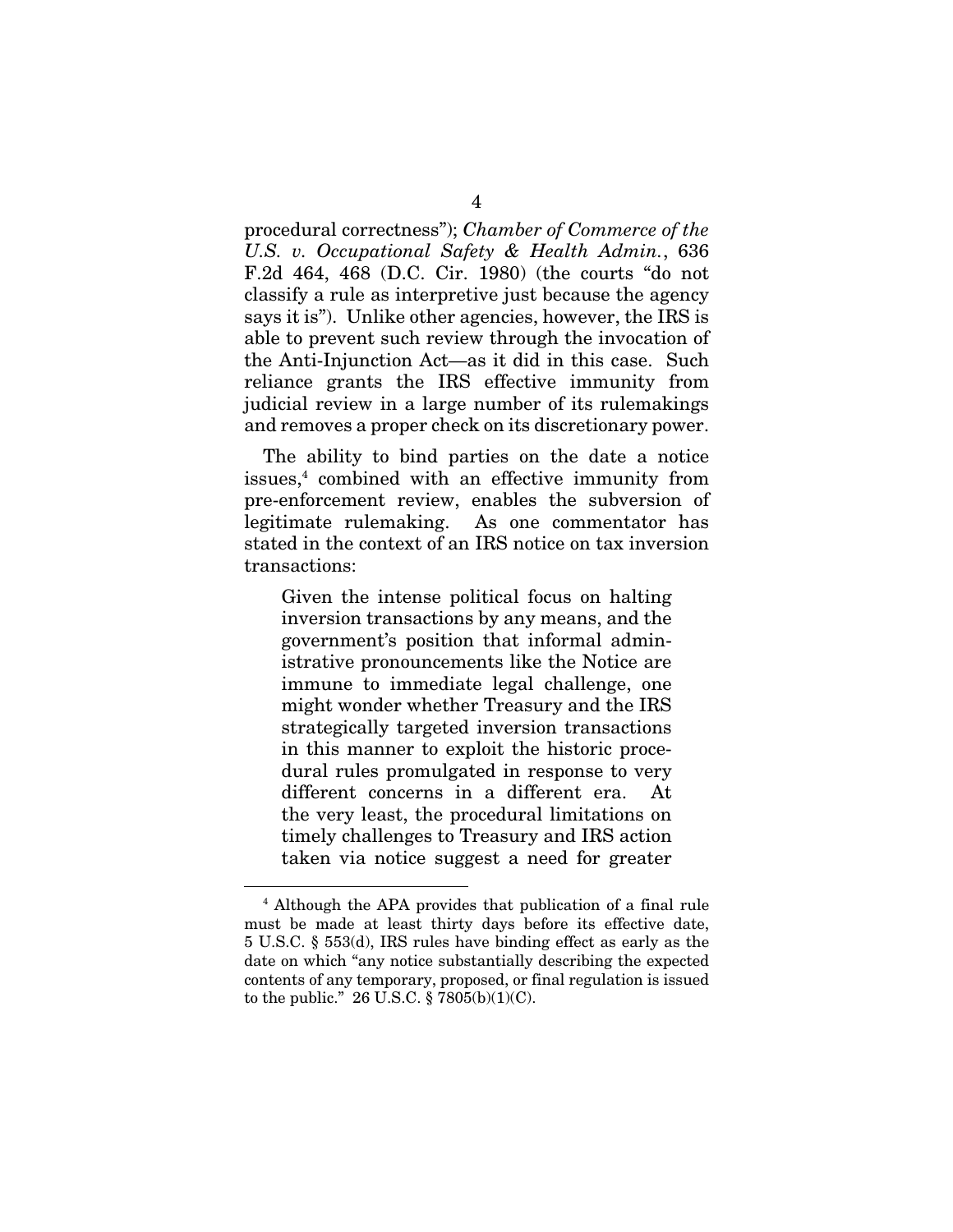temperance on the part of Treasury and the IRS when regulating via notice.

Christopher P. Bowers, *et al*., *Challenging the IRS Anti-Inversion Notice: A Hollow Threat*, Skadden's 2015 Insights – Regulatory (Jan. 2015), *available at* https://goo.gl/v39Ses.

This is not an isolated example. Professor Kristin Hickman of the University of Minnesota Law School has conducted an empirical study of compliance with APA rulemaking requirements by the Department of Treasury, the parent agency of the IRS. *See* Kristin E. Hickman, *Coloring Outside the Lines, Examining Treasury's (Lack of) Compliance with Administrative Procedure Act Rulemaking Requirements*, 82 Notre Dame L. Rev. 1727 (2007). She found that Treasury, even when issuing notice and soliciting comments, rarely complies with the actual requirements of the APA. *Id.* at 1748-50. In almost ninety-three percent of the cases she surveyed over a three-year period, "Treasury claimed explicitly that the rulemaking requirements of APA section 553(b) did not apply." *Id*. at 1750.

To avoid IRS abuse of the rulemaking process and ensure proper oversight, the Anti-Injunction Act should be construed—consistent with this Court's recent decision in *Direct Marketing Ass'n v. Brohl*, 135 S. Ct. 1124 (2015)<sup>5</sup>—to allow judicial review of the rule at issue in this case.

#### B. The IRS Rarely Complies with EO 12866

To oversee and implement effective rulemaking, EO 12866 requires Executive Branch agencies to submit

<sup>5</sup> *See infra* § II.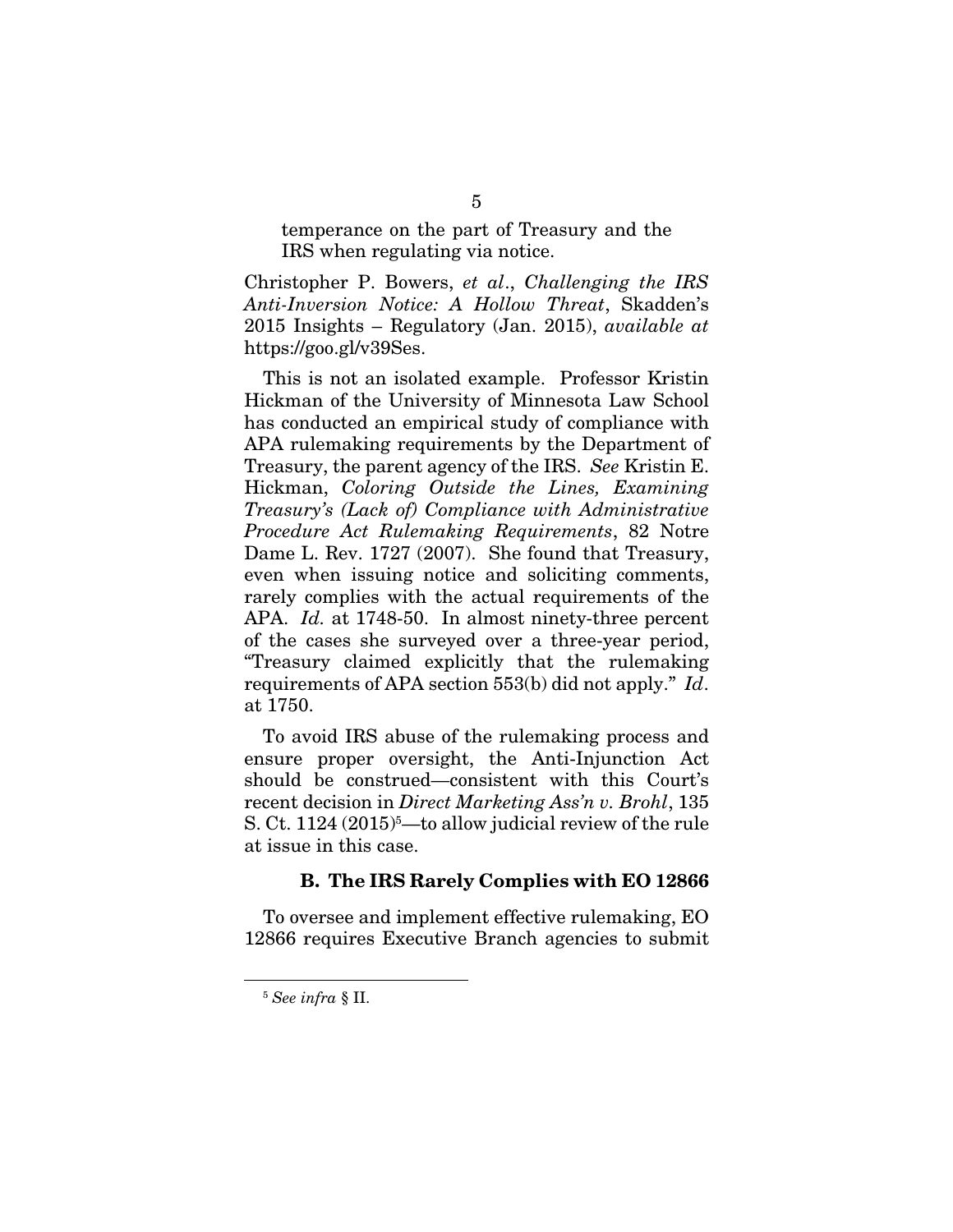significant regulatory actions to OIRA for prepublication review. The results of these reviews are an important part of the administrative record. *See, e.g*., *Michigan v. Envtl. Prot. Agency*, 135 S. Ct. 2699, 2715, 2721-22 (2015) (Kagan, J. dissenting) (citing EO 12866 cost-benefit analysis from record); *R.J. Reynolds Tobacco Co. v. Fed. Drug Admin.*, 696 F.3d 1205, 1219 n.14 (D.C. Cir. 2012) (including EO 12866 in record review).6

Significant regulatory actions subject to EO 12866 include, *inter alia*, those with an annual economic impact of more than \$100 million and those that raise novel legal or policy issues. EO 12866 § 3(f). Agencies are required to submit proposed rules to OIRA with a cost-benefit analysis, a cost-benefit analysis of other alternatives, and the reason that alternatives were not selected. *Id.*  $\S 6(a)(3)(C)$ . The Order also stipulates that "each agency should afford the public a meaningful opportunity to comment on any proposed regulation, which in most cases should include a comment period of not less than 60 days." *Id.* § 6(a).

OIRA conducts interagency review of significant rules before publication, acting largely as a convener or facilitator. Although some may claim this process

<sup>6</sup> For judicial review of an agency's rulemaking to be meaningful, a court must have access to the "whole record" of the process. *See Citizens to Pres. Overton Park, Inc. v. Volpe*, 401 U.S. 402, 419 (1971); 5 U.S.C. § 706. It is "especially important for the agency to identify and make available technical studies and data that it has employed in reaching the decision to propose particular rules." *Conn. Light & Power Co. v. Nuclear Regulatory Comm'n*, 673 F.2d 525, 530 (D.C. Cir. 1982); *see also Am. Radio Relay League, Inc. v. Fed. Commc'ns Comm'n*, 524 F.3d 227, 236 (D.C. Cir. 2008) (collecting cases). Regulatory impact analyses are an important part of such disclosures.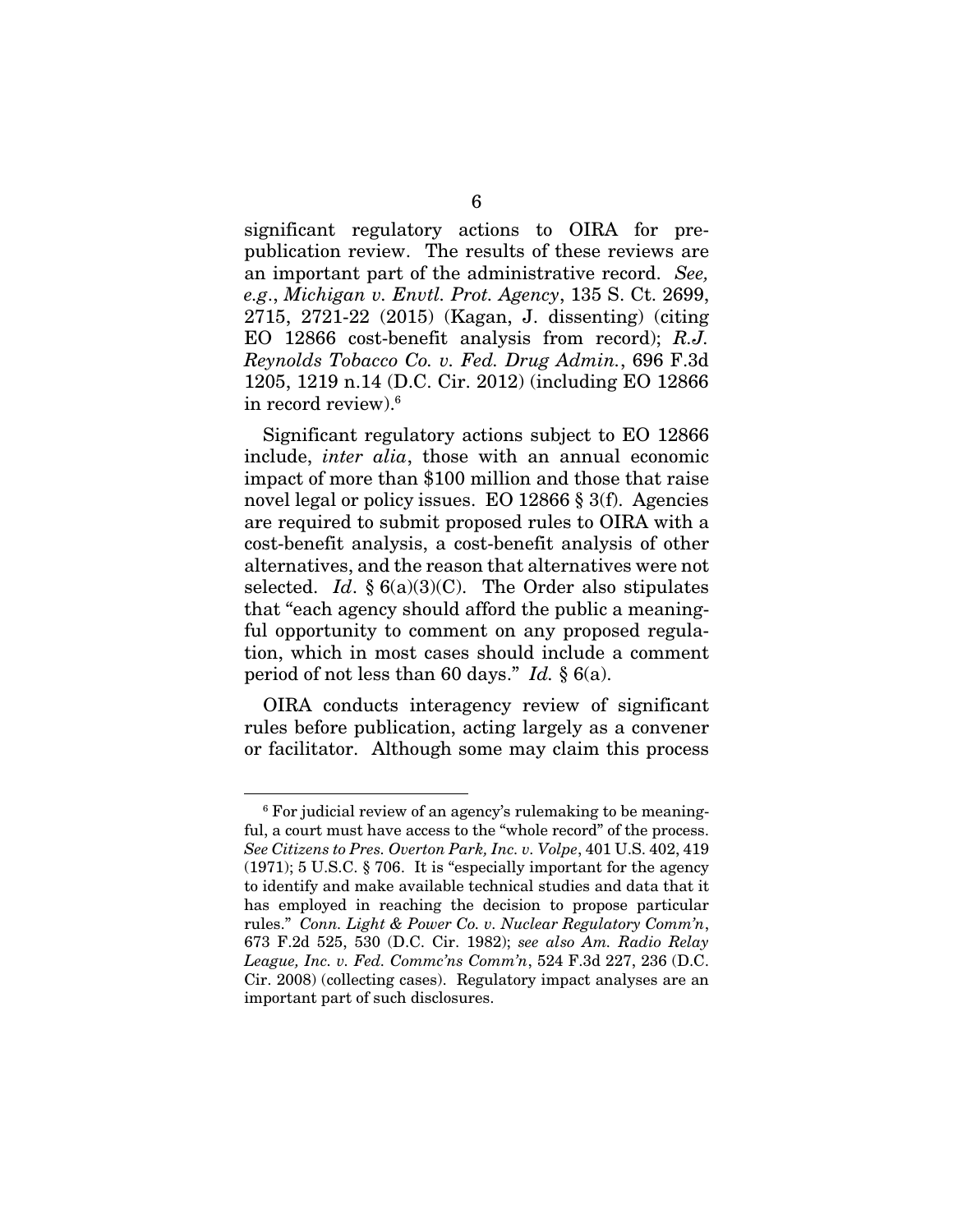is unnecessary, former OIRA Administrator Cass Sunstein has observed that "[t]here are countless instances in which the process of interagency comment during OIRA review . . . leads the agency to make changes quickly and with enthusiasm." Cass R. Sunstein, *The Office of Information and Regulatory Affairs: Myths and Realities*, 126 Harv. L. Rev. 1838, 1848 (2013). OIRA "may also have its own views on both process and substance[.]" *Id*. at 1856.

University of Michigan Law Professor Steven Croley writes that OIRA review is important for at least two reasons. First, OIRA can dispassionately review the proposed rule and, consequently, offer a more objective analysis than the drafting agency. Steven Croley, *White House Review of Agency Rulemaking: An Empirical Investigation*, 70 U. Chi. L. Rev. 821, 831 (2003). Second, presidential oversight of agency rulemaking is necessary to "preserve the political and constitutional legitimacy of the regulatory state." *Id*. Without such oversight, agencies may "advance their own visions of good regulatory policy, but, electorally unaccountable, those visions lack political legitimacy." *Id*.

Although the IRS acknowledges that its rulemaking is subject to EO 12866, it almost always claims to be exempt from the requirements of EO 12866 because its rules do not qualify as "significant regulatory actions." *See* Internal Rev. Manual § 32.1.2.3.4; *see also* Jennifer Nou, *Agency Self-Insulation Under Presidential Review*, 126 Harv. L. Rev. 1755, 1786-87 (2013) (discussing ways agencies avoid OIRA review, including by claiming rules are not significant).

The IRS claims that the rule at issue in this proceeding is not a significant regulatory action despite an estimated economic impact of more than \$26 billion.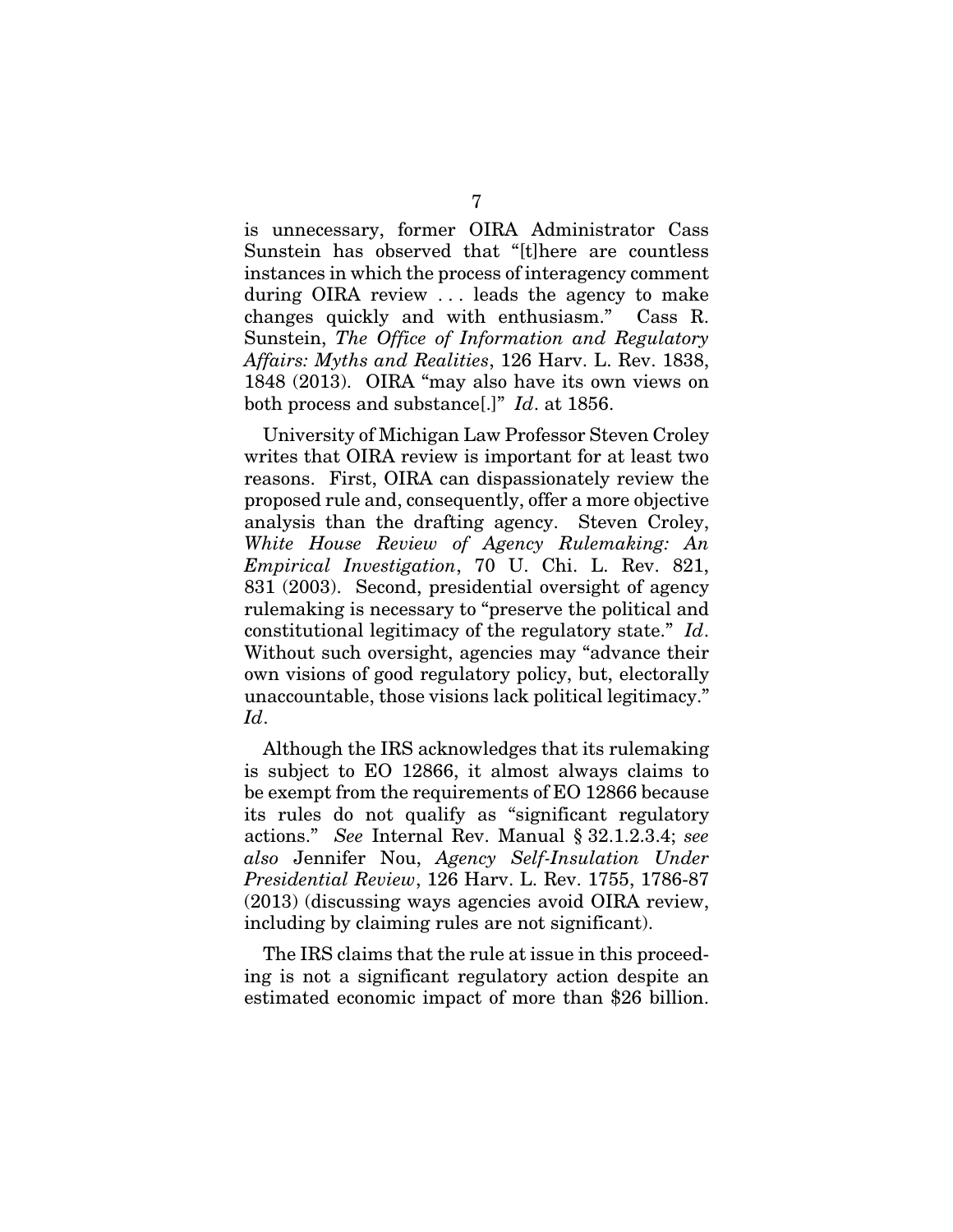*See* Pet. Cert. 7; IRS, Guidance on Reporting Interest Paid to Nonresident Aliens, 77 Fed. Reg. 23,391, 23,393 (Apr. 19, 2012) (stating that the regulations are "not a significant regulatory action as defined in Executive Order 12866").

Over the past ten years, the IRS has submitted only eight rules to OIRA for regulatory review and deemed only one of those rules significant.<sup>7</sup> Those eight rules are less than one percent of the final rules the IRS published in the *Federal Register* over the same period.8 The IRS routinely avoids the requirements of EO 12866 and the oversight checks that derive from OIRA and inter-agency review.<sup>9</sup> The consequence of this avoidance is overbroad and often unworkable rules.

A recent example was the attempt by the IRS to update its guidance on what constitutes political activity by nonprofit corporations following this Court's decision in *Citizens United v. Federal Election Commission*, 558 U.S. 310 (2010). In November 2013, the IRS issued a notice of proposed rulemaking to change the rules governing political activity by section 501(c)(4) organizations. *See* IRS, Guidance for Tax-Exempt Social Welfare Organizations on Candidate-Related Political Activities, 78 Fed. Reg. 71,535 (Nov.

<sup>7</sup> Statistics gathered from Historical Reports, Office of Info. & Regulatory Affairs, Office of Mgmt. & Budget, Exec. Office of the Pres., http://goo.gl/ntB0aB (last visited Feb. 21, 2016).

<sup>8</sup> From 2006-2015, the IRS published 868 final rules in the Federal Register. Statistics gathered from www.FederalRegister. gov (last visited Feb. 21, 2016).

<sup>9</sup> The Tax Court will not review IRS violations of EO 12866. *See BLAK Investments v. Comm'r*, 133 T.C. 431, 447 (2009) (finding "petitioner has no right to challenge compliance with [EO] 12866").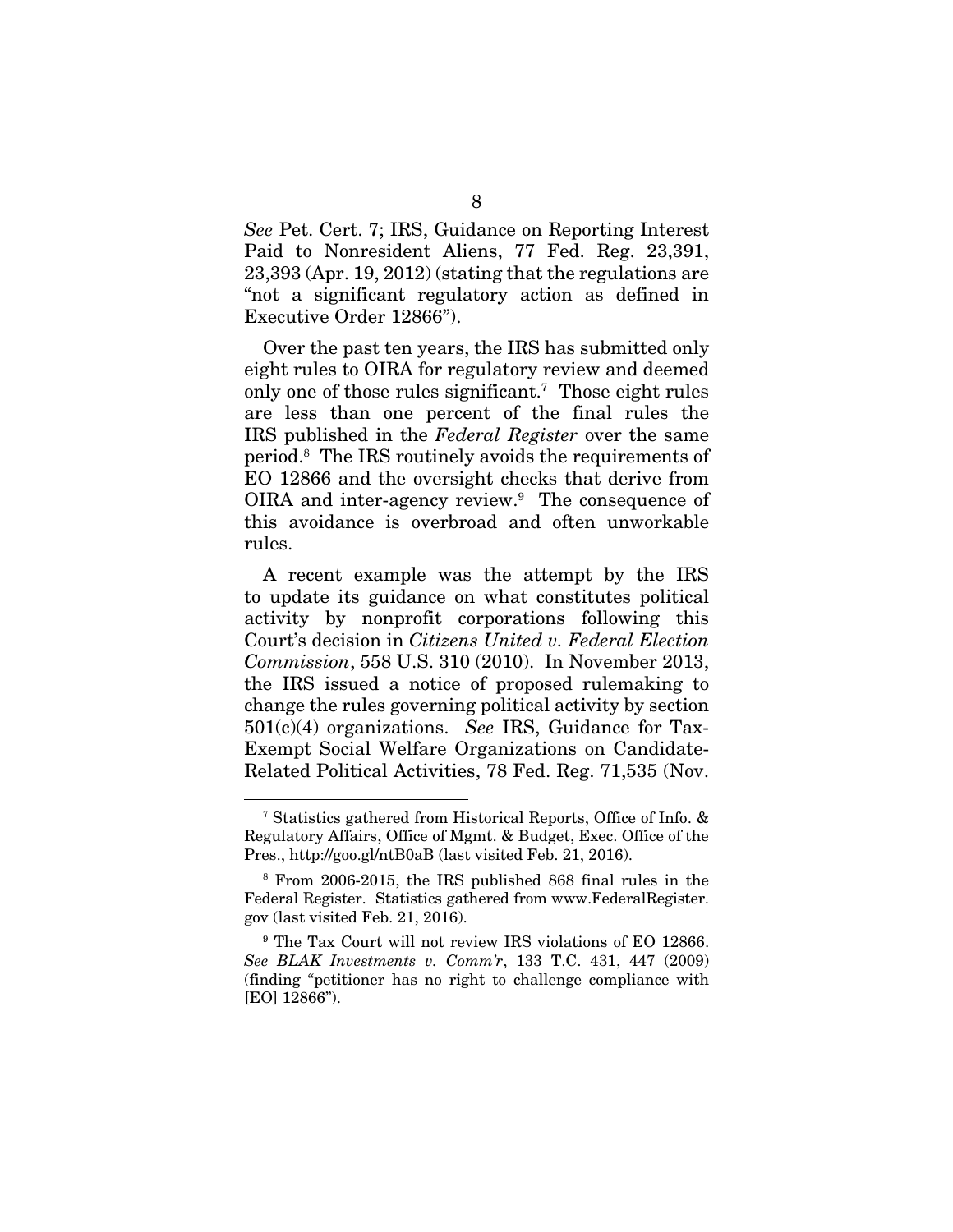29, 2013). Per its usual practice, the IRS claimed that this rule was not significant and thus not subject to EO 12866. *Id*. at 71,540.10

The resulting proposed rule was so poorly conceived that a Center for Competitive Politics analysis found that ninety-four percent of public comments and ninety-seven percent of experts, organizations, and public officials either opposed or partially opposed the rule. Matt Nese & Kelsey Drapkin, Ctr. for Competitive Politics, Overwhelmingly Opposed 2 (July 2014), *available at* http://goo.gl/3Jnn9y. The comments "were not limited to one interest group or political party, but rather were from citizens and organizations of all political persuasions, tax statuses, and geographical locations." *Id*. Complaints about the rule ranged from overbroad terms to inconsistent definitions that made the rule unworkable in practice. *Id*. at 10-11.

This is the type of broad-ranging opposition to proposed rules that occurs when agencies attempt to regulate in a vacuum and appease a narrow group of interested parties without appropriate institutional checks. A finding that the Anti-Injunction Act allows judicial review in the instant case will enable much needed oversight of IRS rulemaking.

<sup>10</sup> CA Institute submitted a regulatory comment showing that the rulemaking was "significant" because it would have an economic impact of more than \$100 million per year on the nonprofit sector and because it raised novel legal and policy issues. *See* Letter from CA Inst. to Internal Revenue Serv. 4-6 (Feb. 26, 2014), *available at* http://goo.gl/o74J4u. CA Institute also requested and participated in a meeting with OIRA urging the office to classify the rulemaking as significant. *See* Letter from CA Inst. to Hon. Howard A. Shelanski, Adm'r, Office of Info. & Regulatory Affairs (Feb. 5, 2014), *available at* http://goo.gl/ 3jGXu2.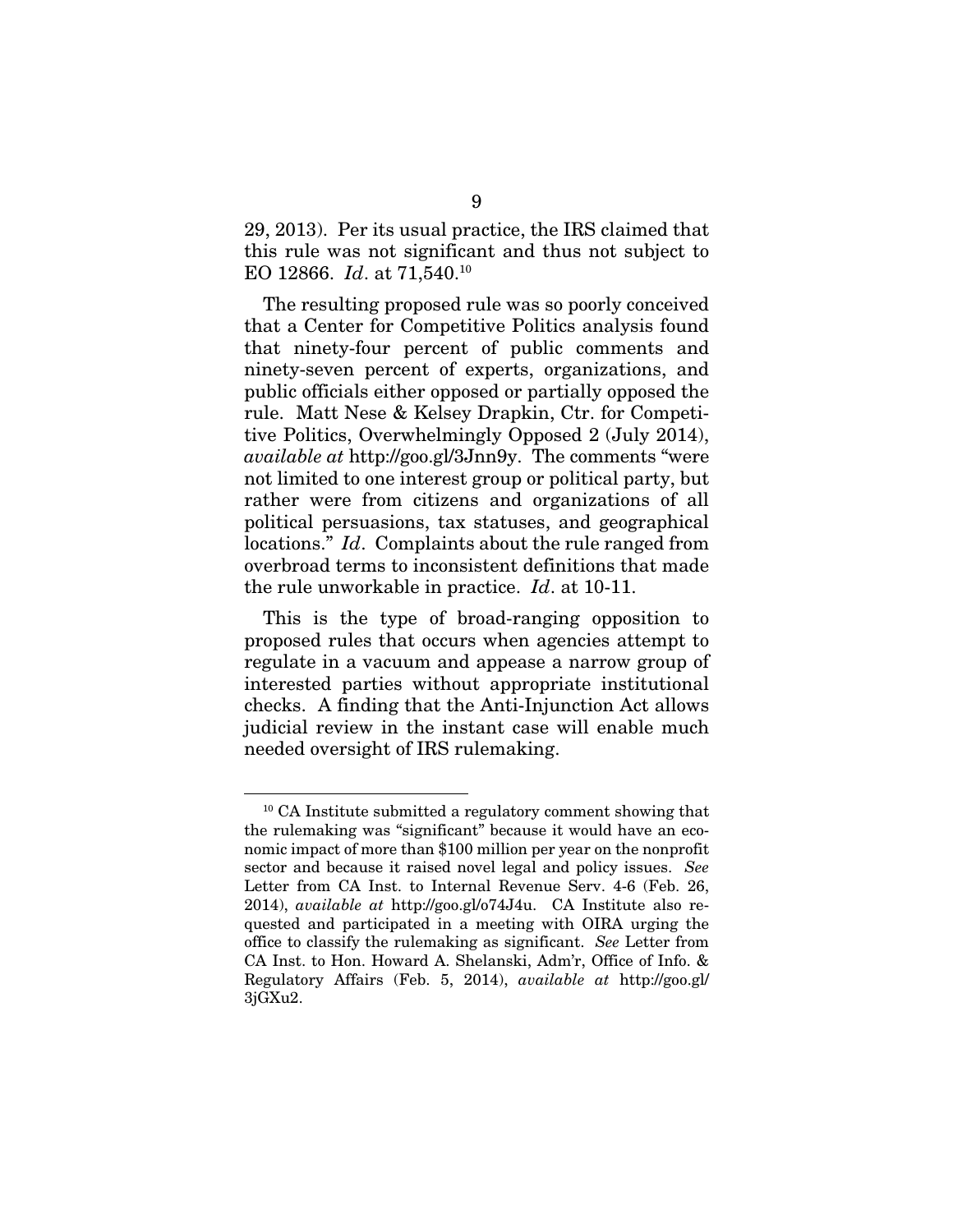### II. THE ANTI-INJUNCTION ACT SHOULD NOT BE CONSTRUED TO REQUIRE REGULATED PARTIES TO VIOLATE THE LAW BEFORE THEY CAN CHALLENGE IT

The IRS insists, and the majority of the divided lower court agreed, that the Anti-Injunction Act protects the rule at issue from pre-enforcement judicial review because the penalty for noncompliance is included in Chapter 68, Subchapter B of the Internal Revenue Code. App. to Pet. Cert. 41a. This overly formalistic interpretation expands the Anti-Injunction Act's narrow exemption from judicial review and grants the IRS a powerful shield to hide the abuse of its discretionary power. It also contradicts this Court's interpretation of the similar Tax Injunction Act announced in the recent case *Direct Marketing Ass'n v. Brohl*, 135 S. Ct. 1124 (2015)*.* The Court should grant the petition for a writ of certiorari and reverse the lower court's decision to reestablish necessary oversight over IRS rulemaking and harmonize Anti-Injunction Act and Tax Injunction Act jurisprudence.

It is established that regulated parties should not be required to violate the law before they can challenge it in court. *See Free Enter. Fund v. Pub. Co. Accounting Oversight Bd.*, 561 U.S. 477, 490 (2010) ("We normally do not require plaintiffs to 'bet the farm . . . by taking the violative action' before 'testing the validity of the law[.]'" (quoting *MedImmune, Inc. v. Genentech, Inc.*, 549 U.S. 118, 129 (2007)). When a "regulation requires an immediate and significant change in the plaintiffs' conduct of their affairs with serious penalties attached to noncompliance, access to the courts . . . must be permitted, absent a statutory bar[.]" *Abbott Labs.*, 387 U.S. at 153.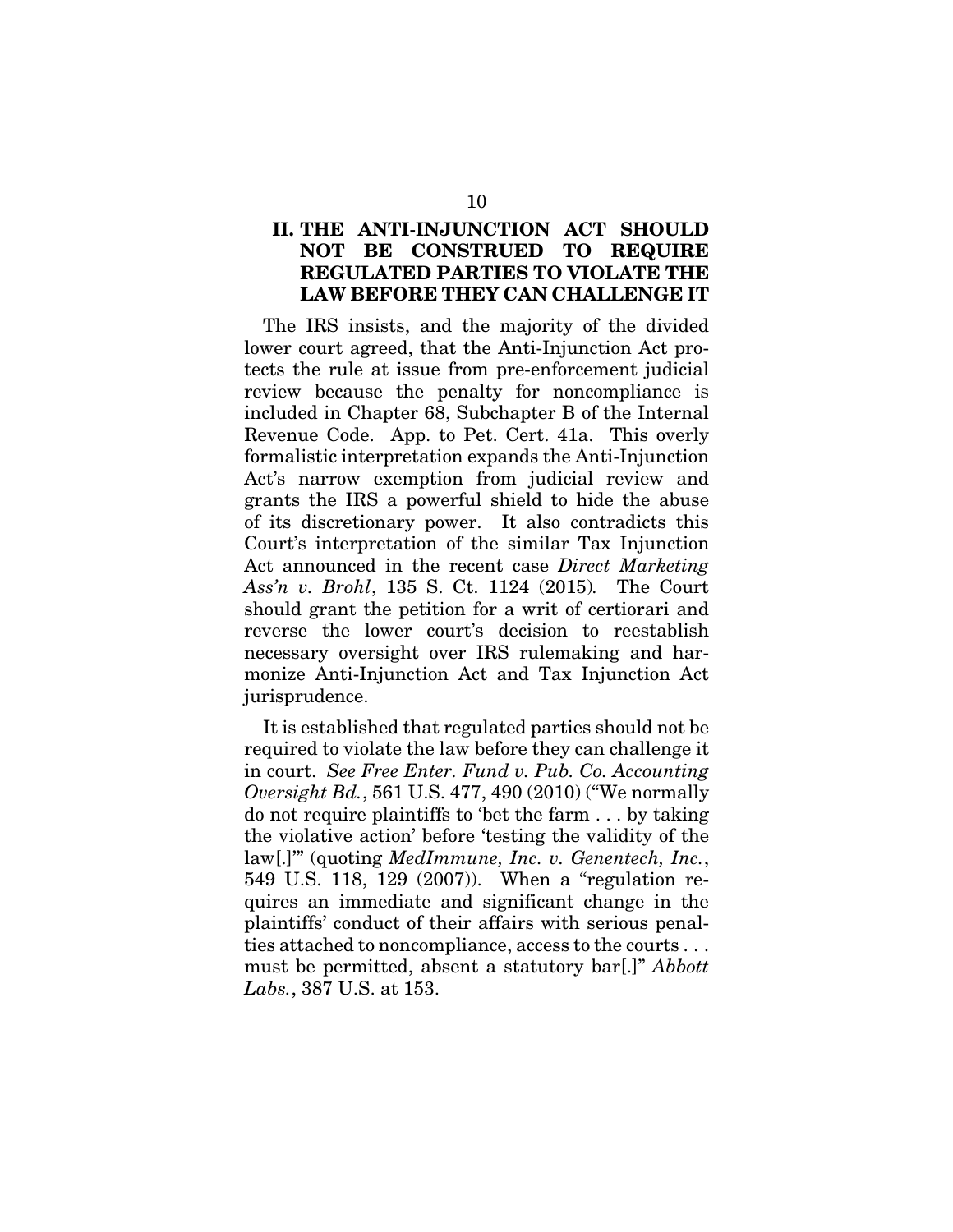The majority in the lower court held that the Anti-Injunction Act presents such a statutory bar, creating "a narrow exception to the general administrative law principle that pre-enforcement review of agency regulations is available[.]" App. to Pet. Cert. 40a (citing *Abbott Labs.*, 387 U.S. at 152-53).<sup>11</sup> In relevant part, the Anti-Injunction Act states that "no suit for the purpose of restraining the assessment or collection of any tax shall be maintained in any court by any person[.]" 26 U.S.C.  $\S 7421(a)$ . This exception exists to "protect[] the Government's ability to collect a consistent stream of revenue." App. to Pet. Cert. 40a (citing *Nat'l Fed'n of Indep. Bus. v. Sebelius*, 132 S. Ct. 2566, 2582 (2012)).

The instant case, however, does not implicate the government's ability to collect a consistent stream of revenue because neither the penalty nor the regulatory command to which it is attached is involved in the assessment or collection of a tax. This is so for two reasons.

First, penalties like the one at issue in this case are by their nature designed to incentivize compliance with a regulatory scheme, not to generate revenue. If "the penalty is avoided—and presumably this is the Government's intent—then individuals will have complied with the regulation and the IRS will collect zero revenue." App. to Pet. Cert. 66a (Henderson, J., dissenting). This Court has previously implied that if an IRS provision is "unrelated to the protection of the

<sup>&</sup>lt;sup>11</sup> The lower court considered the Anti-Injunction Act to be a jurisdictional bar. App. to Pet. Cert. 42a n.1; *but see* Erin Morrow Hawley, *The Equitable Anti-Injunction Act*, 90 Notre Dame L. Rev. 81 (2014) (arguing that the Act is an exhaustion requirement and thus a quintessential non-jurisdictional claims processing rule).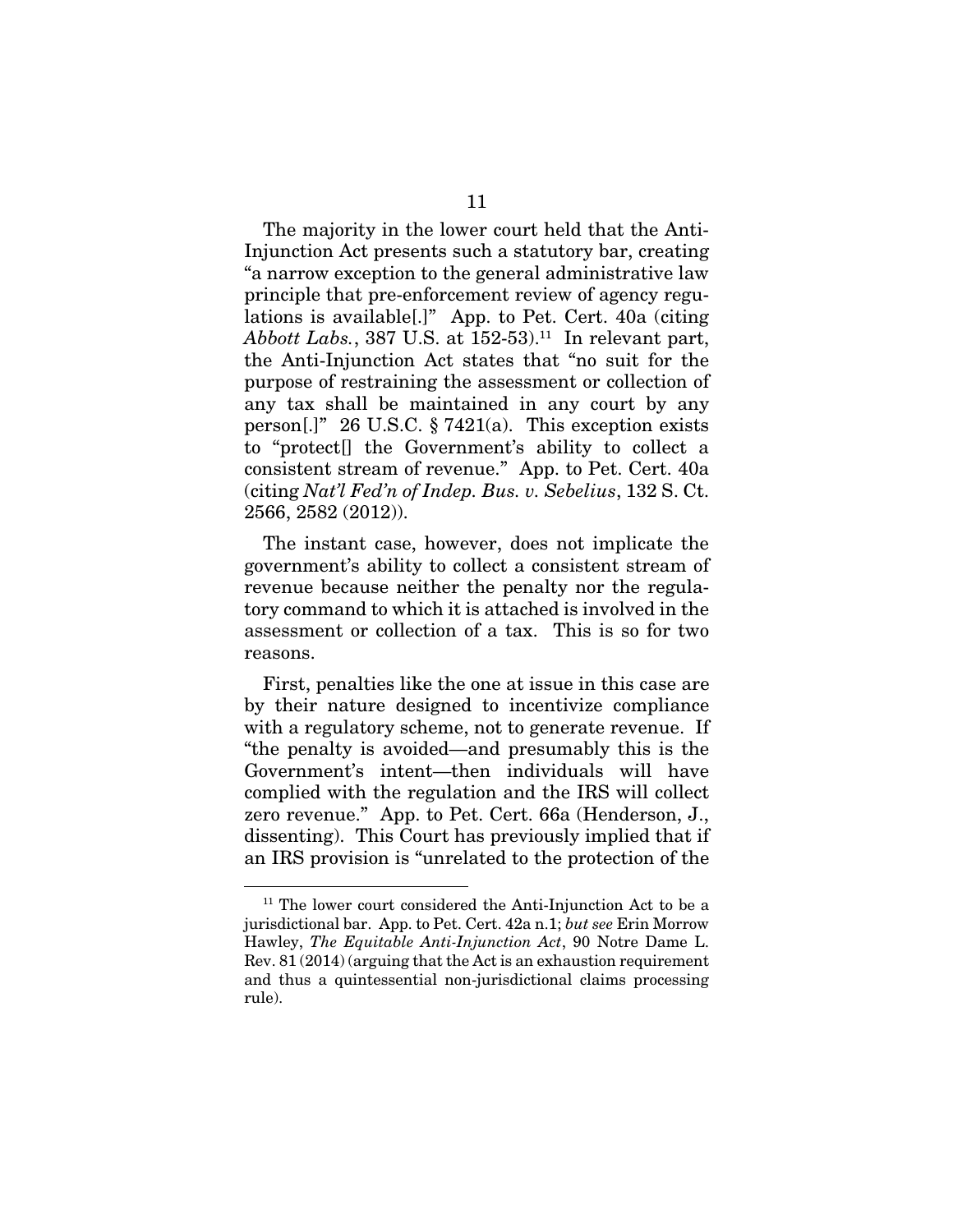revenues," then the Anti-Injunction Act should not apply to prevent judicial review. *Bob Jones Univ. v. Simon*, 416 U.S. 725, 740 (1974).

Second, the underlying regulatory command is not an assessment or collection of a tax but instead a reporting requirement. As this Court unanimously ruled last term in *Direct Marketing*, "reporting requirements precede the steps of 'assessment' and 'collection'" and therefore challenges to reporting requirements do not implicate the same concerns. 135 S. Ct. at 1131.<sup>12</sup> This Court also instructed that a lawsuit does not restrain the assessment or collection of a tax "if it merely inhibits those activities." *Id.* at 1133.

As the penalty here is not intended to generate revenue and the reporting requirement does not restrain collection or assessment, the Anti-Injunction Act does not bar pre-enforcement judicial review of the IRS rule at issue in this case.

<sup>12</sup> The statute at issue in *Direct Marketing* was the Tax Injunction Act, which was modeled off the Anti-Injunction Act. This Court explained that "[w]e assume that words used in both Acts are generally used in the same way, and we discern the meaning of the terms in the AIA by reference to the broader Tax Code." *Direct Mktg.*, 135 S. Ct. at 1129.